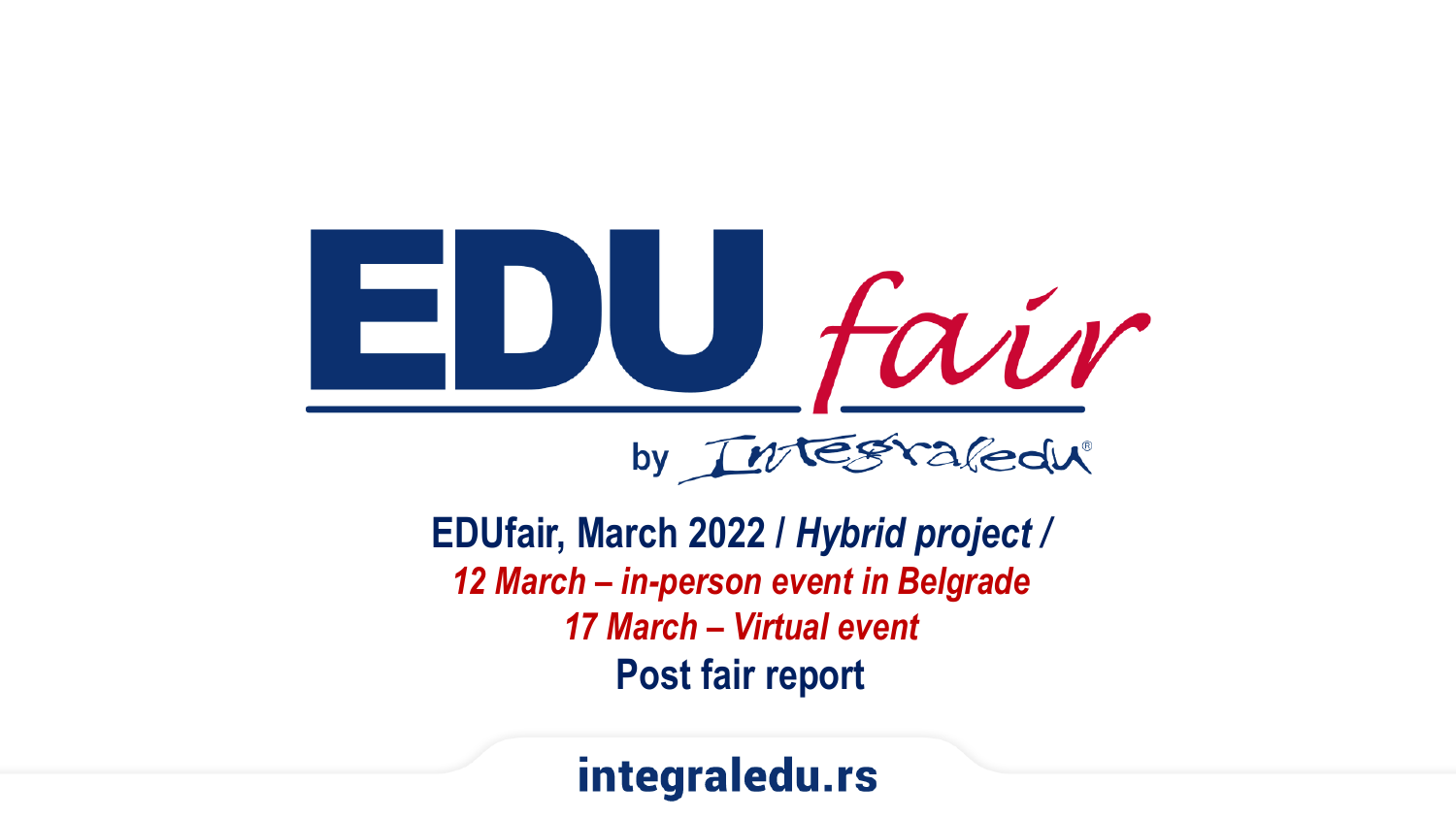

# **EDUfair, March 2022 12 March (in-person) / 17 March ( virtual)**



**Highlights: This Spring Edufair took place in a hybrid edition – face-to-face event and virtual event**

- **12 March, Hotel Moskva, Belgrade –** top located venue in the heart on Belgrade, one of the most exclusive 5\*hotels in Belgrade
- **17 March, Virtual event**  hosted in a worlds leading platform for virtual recruitment Brazen, simulating real event experience
- $\checkmark$  Over 60 represented international and Serbian organizations, incl. universities, business schools, boarding schools, summer camp and language courses providers, representing 13 countries ( Serbia, Canada, USA, United Kingdom, France, Germany, Austria, Italy, Switzerland, the Netherlands, Slovenia, Greece, Luxembourg)
- $\checkmark$  Total number of unique registrations: 950
- $\checkmark$  Total number of attended students 800
- $\checkmark$  Total number of active meetings, chats, incl. video meetings: 776

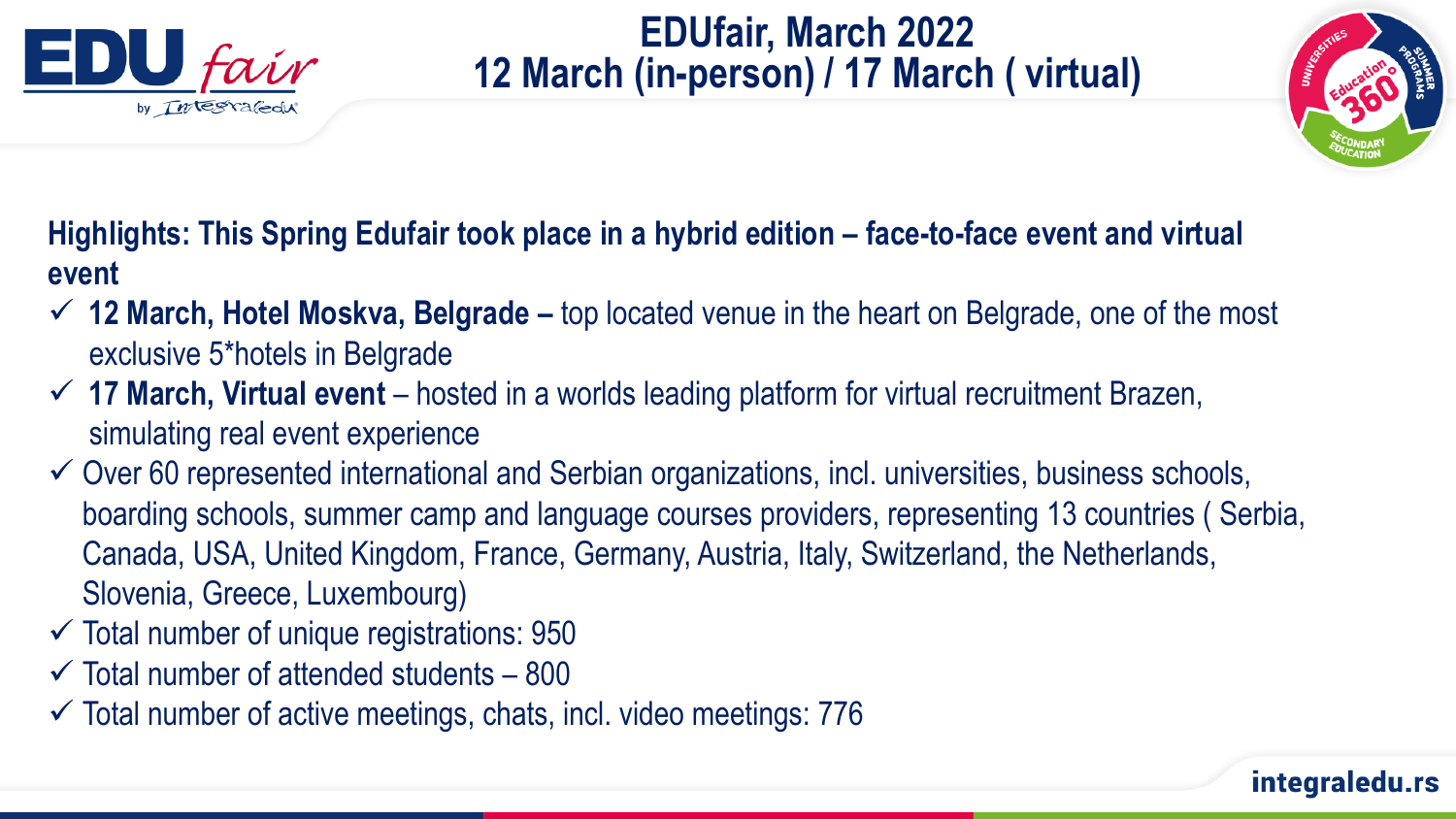

# **Smart lead collection system**



A user friendly smart lead collection system, which allows the exhibitors to obtain the contact details and the profile of the prospective students by scanning their fair tickets.

- $\checkmark$  Less hand written contacts
- Less lost leads
- $\checkmark$  More time to interact with prospective students
- Easy targeted follow-up process

### How does it work:

.

Visitors register online or on spot prior to attending the event. They fill in their contact details, academic background, preferences for country of study and study programme of interest. Visitors receive a personalized fair ticket with bar code which guides them through the fair and helps them find the universities/programmes matching their interests. After the event is over, the exhibitors receive an export with the database of the collected contacts in order to start the follow-up process and to efficiently stay in contact with prospective students after the fair.

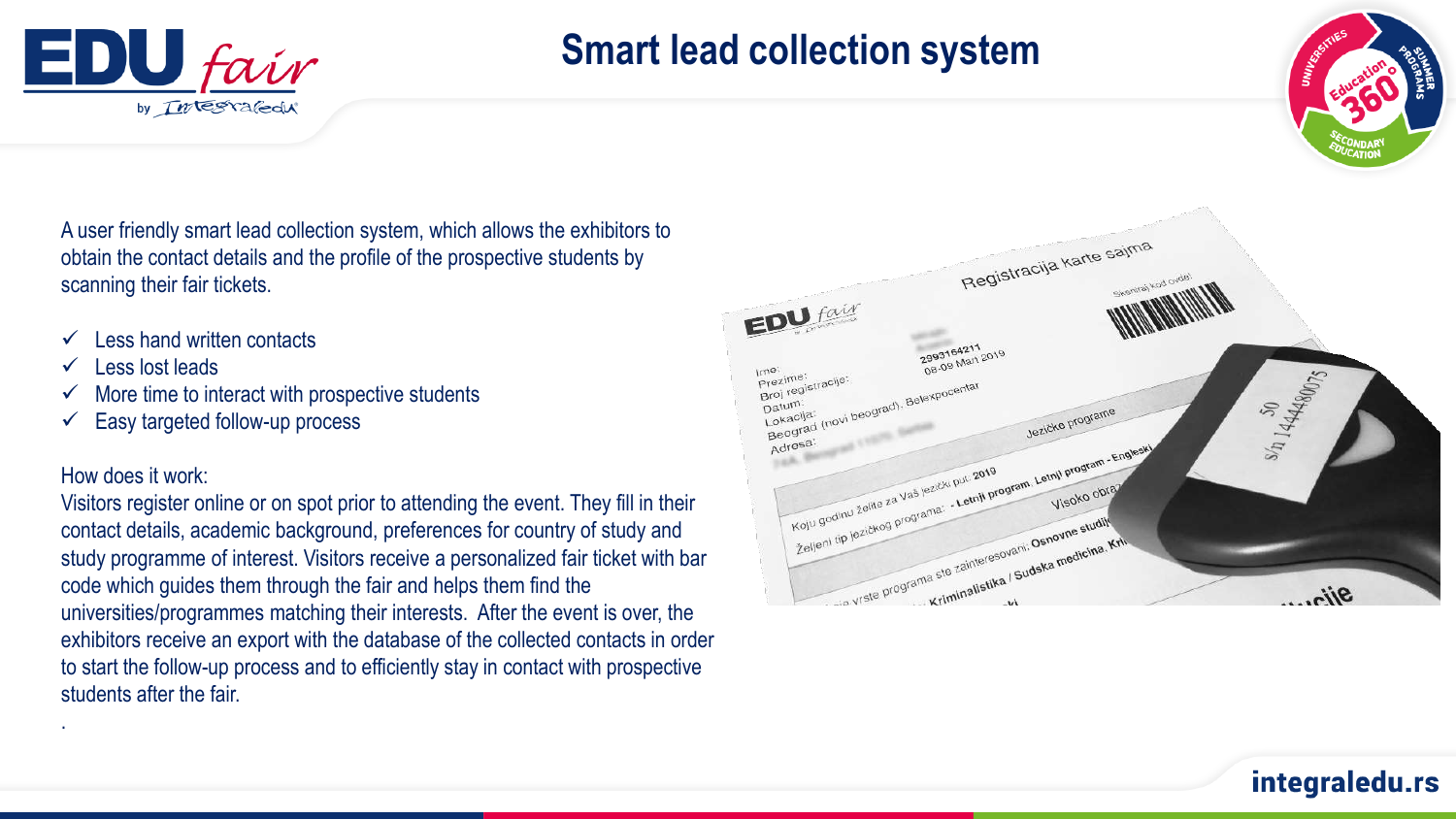

# **Edufair Virtual - 17 March Brazen – virtual recruitment platform**



Edufair Virtual is taking place in a virtual environment, using [Brazen](http://www.brazen.com/) - the world's leading virtual event platform

How does it work:

- $\checkmark$  SmartQueue tool qualifying questions that allows the AI behind the platform to allocate your chat time to the students who best fit your criteria
- $\checkmark$  Unlimited number of representatives from your institution can host conversations with students – delegates have the option of using textonly, audio or full-video interviews to engage each student. Video chats, like text chats, are timed to keep events flowing smoothly and make conversations efficient yet effective.
- $\checkmark$  Before they chat with you, students can visit the virtual chat booth and check the institutions academic profile and promoted courses, electronic brochures, embedded photos and videos
- $\checkmark$  The Download Centre allows students to pick up and store prospectuses, online brochures and application forms.
- $\checkmark$  The delegates will be able to grade leads, make notes, schedule callbacks with students that sync to their diary, or send direct emails - all from within the platform.
- $\checkmark$  Search and invite feature allows representatives to invite students to a meeting

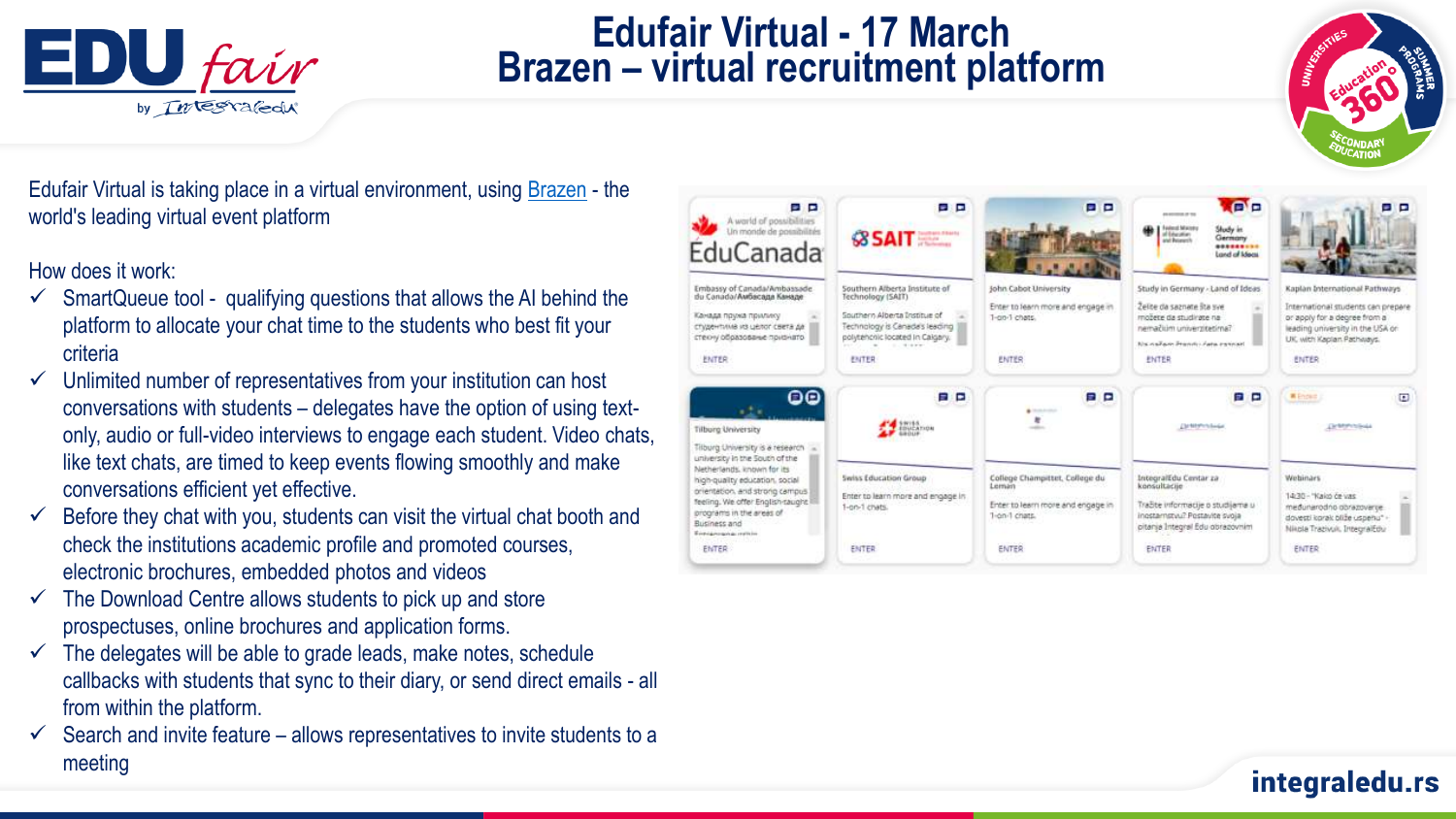

## **Visitors profile / EDUfair, March 2022**

## **12 March (in-person) / 17 March ( virtual)**



### **Most popular areas of study interest in %:**

*\*sum higher than 100 %, as multiple choices of areas available*

| <b>Business, Economics and Finance</b>               | 31.43% |
|------------------------------------------------------|--------|
| Mathematics / Biological Sciences / Natural Sciences | 29.21% |
| Engineering/STEM                                     | 18.10% |
| <b>Medicine / Health Sciences</b>                    | 15.71% |
| Computer science and IT                              | 15.24% |
| <b>Media and Mass Communications</b>                 | 12.38% |
| Law, politics, international relations               | 12.22% |
| <b>Arts and Design</b>                               | 11.75% |
| Psychology                                           | 11.59% |
| <b>Humanities and Cultural Sciences</b>              | 10.95% |
| Languages and Literature                             | 9.05%  |
| <b>Social Sciences</b>                               | 8.41%  |
| Architecture / Civil Engineering / Planning          | 7.30%  |
| Criminalogy / Forensic Medicine                      | 6.67%  |
| Tourism / Hotel management / Culinary                | 6.67%  |
| <b>Sports</b>                                        | 4.60%  |
| <b>Ecology / Environmental Science</b>               | 3.02%  |
| Dietology / Food Nutrition                           | 2.22%  |
| University preparation                               | 2.22%  |

### **countries of interest:**

*\*sum higher than 100 %, as multiple choices of countries available*

| Italy                 | 31.11% |
|-----------------------|--------|
| <b>United Kingdom</b> | 27.62% |
| <b>Austria</b>        | 26.35% |
| Germany               | 24.44% |
| <b>Netherlands</b>    | 21.59% |
| Spain                 | 21.27% |
| <b>USA</b>            | 21.11% |
| France                | 20.32% |
| Slovenia              | 17.46% |
| Canada                | 16.67% |
| Switzerland           | 15.56% |
| <b>Belgium</b>        | 13.33% |
| Sweden                | 13.17% |
| <b>Denmark</b>        | 11.27% |
| Norway                | 10.95% |
| Greece                | 10.79% |
| <b>Czech Republic</b> | 7.14%  |
| Luxembourg            | 7.14%  |

**Top study outgoing destinations / Study level / types of programmes in %:** 

*\*sum higher than 100 %, as multiple choices available* 

| <b>Types of programmes</b>                   | $\frac{0}{0}$ |
|----------------------------------------------|---------------|
| Higher education / university programs       | 81.27%        |
| <b>Secondary education /College Programs</b> | 12.54%        |
| Language Courses / Summer camps              | 17.94%        |

| <b>Study level</b>                | $\frac{0}{0}$ |
|-----------------------------------|---------------|
| <b>Bachelor Programs</b>          | 51.11%        |
| <b>Bachelor Programs Distance</b> | 8.41%         |
| <b>Master Programs</b>            | 38.25%        |
| <b>Master Programs Distance</b>   | 8.89%         |
| <b>MBA</b>                        | 5.40%         |
| <b>PHD</b>                        | 8.73%         |
| <b>Preparation Programs</b>       | 7.46%         |
| <b>Specialist</b>                 | 6.35%         |
| <b>Transfer Programs</b>          | 10.32%        |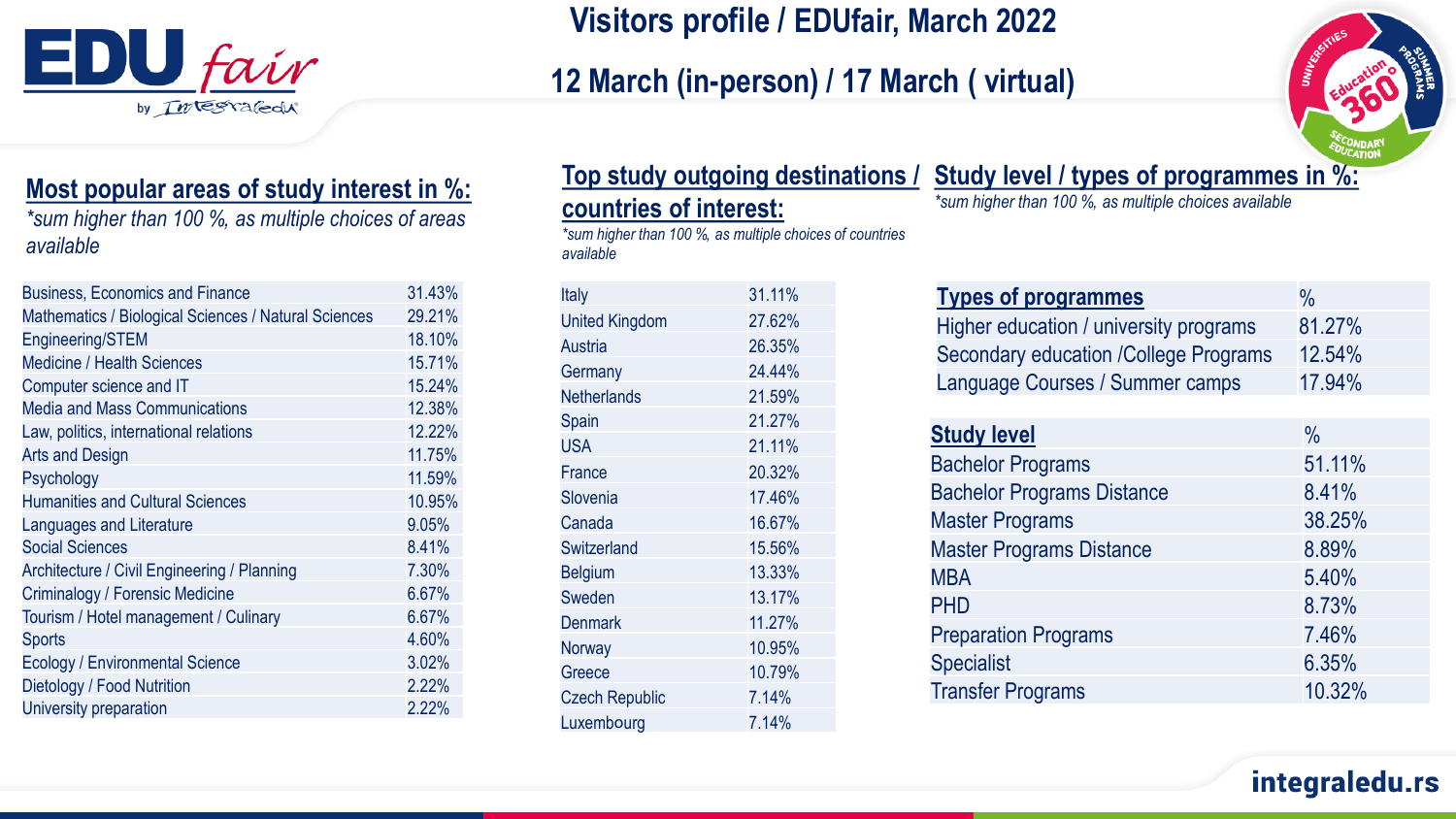

**Media plan Marketing cross media Mix**



# **Used channels:**

- $\checkmark$  Outdoor billboards
- $\checkmark$  Social media Organic and paid ads, incl. Facebook and Instagram, LinkedIn
- Google Network Search , Google Display network banners, YouTube
- Direct mailings / newsletters
- Collaboration with high schools and teachers network
- Collaboration with student associations, incl. ESTIEM, AISEEC, BEST, OSSI  $\sqrt{PR}$  in selected media
- TV and Radio appearance ( Radio Belgrade)
- $\checkmark$  Phone call campaign, incl. pre-screen candidates
- $\checkmark$  Bulk SMS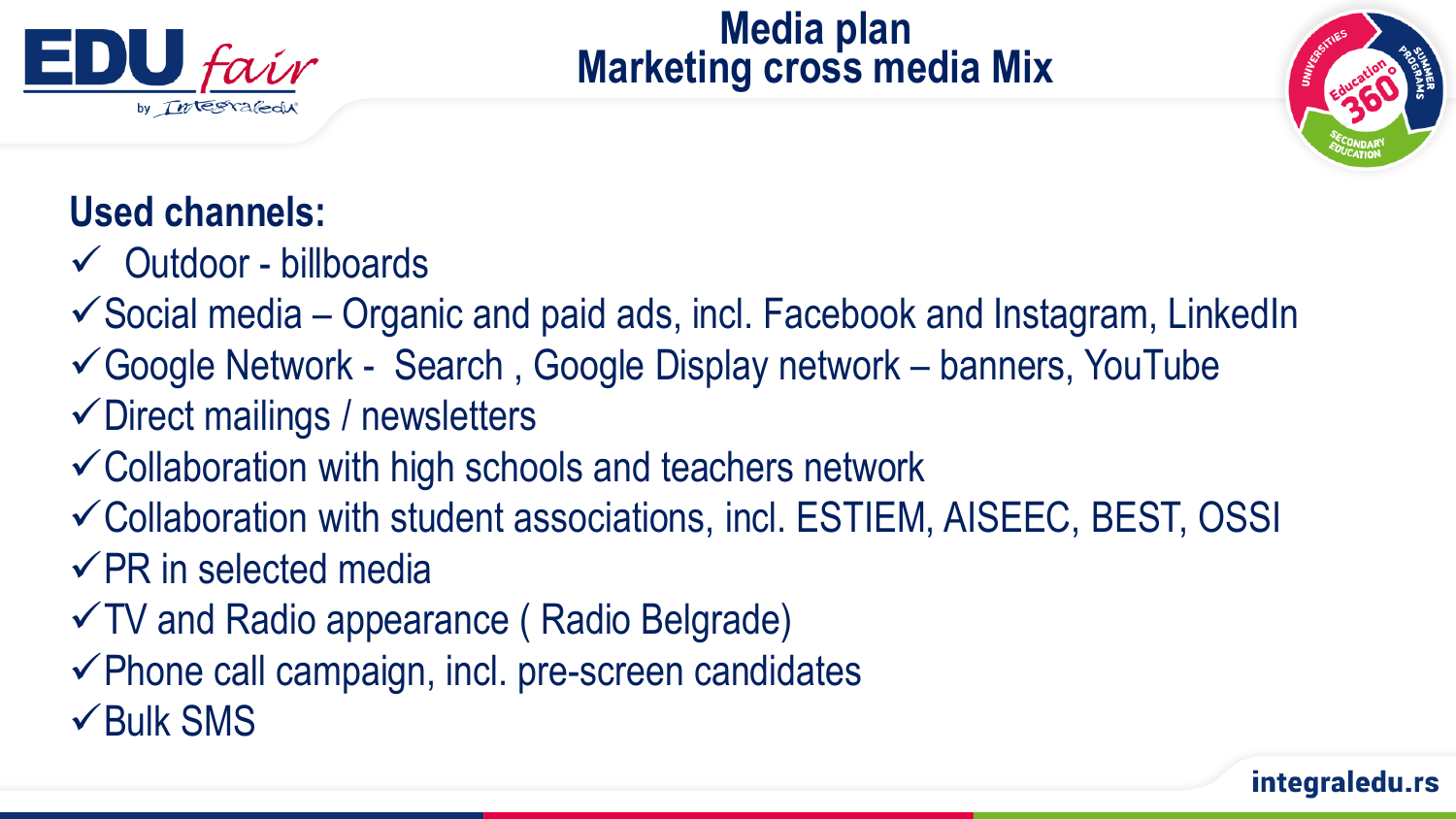

# **Outdoor promotion - billboards**



 $\checkmark$  10 billboards in Belgrade for 2 weeks in the period 27.02. – 12.03.2022 Locations: <http://aqmext.almaquattro.rs/Campaigns/Index/91518>

Kraljice Marije, pre raskrsnice sa Ruzveltovom, ispred Mašinskog fakulteta Bul. vojvode Mišića, preko puta Sajma Maksima Gorkog, raskrsnica sa Cara Nikolaja II, Čuburski park Autoput (Bul. Arsenija Čarnojevića), kod Arene, ispred prve kružne petlje Milentija Popovića, pre raskrsnice sa Bul. Milutina Milankovića Cvijićeva, raskrsnica sa Vladetinom, prekoputa TC ZIRA Ustanička, raskrsnica sa Vojislava Ilića Bul. Oslobođenja, razdelno ostrvo, ispred fakulteta FON Omladinskih brigada, kružni tok, opština Novi Beograd Požeška, kod Šumarskog fakulteta

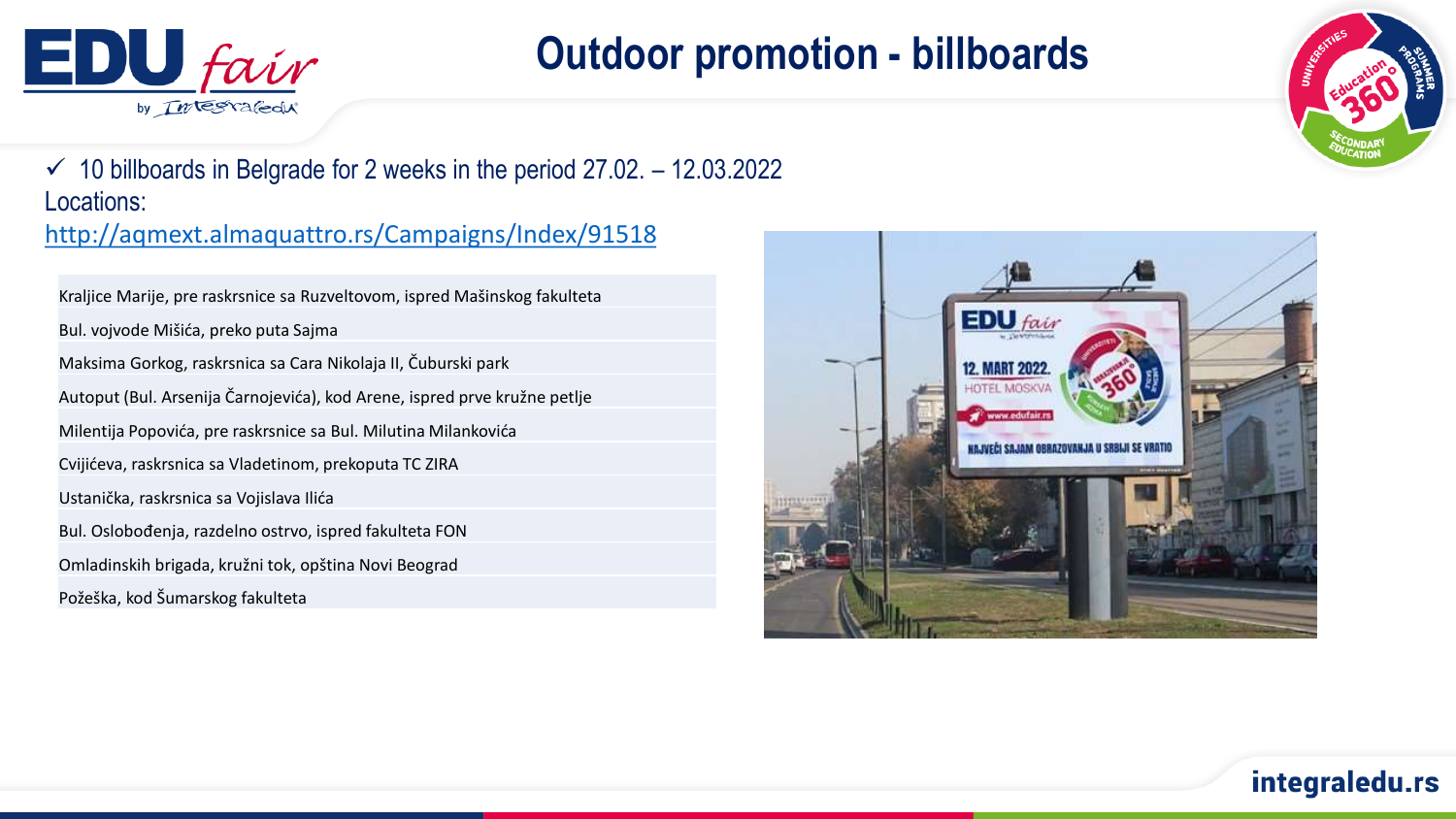

**( part of EUDfair project)**

 $\checkmark$  25 teachers from 15 schools were nominated

Irena Filipović - Ekonomsko - trgovinska škola Bor

Dragana Marinković - Gimnazija u Lazarevcu

Tatjana Vilček - International School, Serbia

Ana Tadić - Savremena Gimnazija

Top 5 teachers, selected in the second stage:

# **Media plan Marketing cross media Mix**



**Tatiana Vilček** International School, Serbia Omiljeni profesor Srbije 2022

Moj stil rada je na granici između strogog i nečega što je blisko njima.

Aleksandra Zdravković - Gimnazija Pirot **Winner "Omiljeni profesor Srbije 2022"** Tatjana Vilček - International School, Serbia **Highlight of Edufair, 12 March, Giving the award to the Best Teacher of Serbia <https://www.youtube.com/watch?v=PINpMM5aG20&t=33s>**

**Contest Best Teacher of Serbia 2022 / Omiljeni profesor Srbije 2022**

 $\checkmark$  Over 500 students from all across Serbia nominated their favorite teacher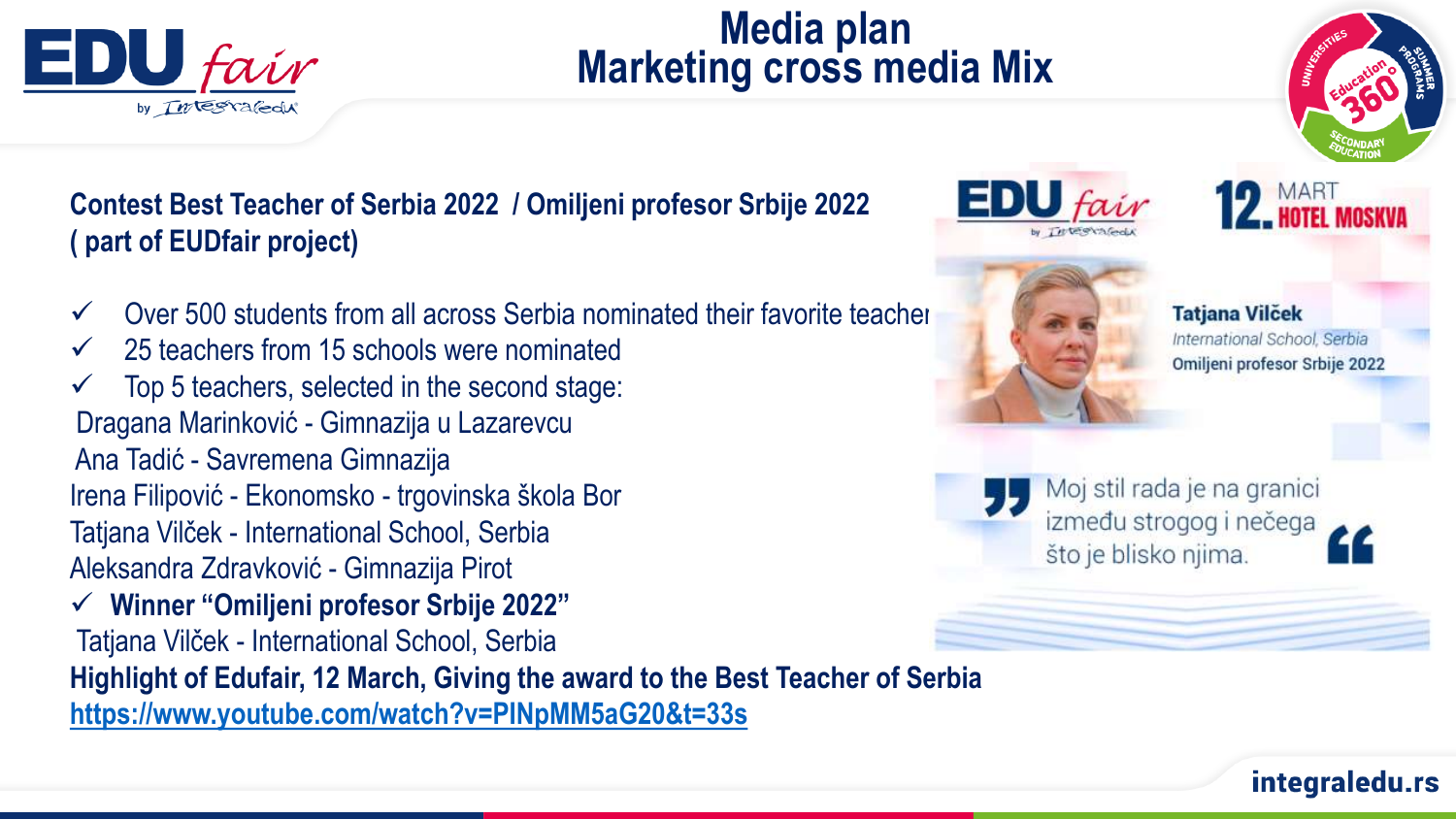

# **Newsletter – 16 campaigns**



**17. MART ONLINE** 

**VIRTUELNI SAJAM** 

5 newsletter campaigns, sent to database with 2151 contacts, Target group: high schools, high school teachers, principals Recipients: 2151 Average open rate: 23,23 %

11 newsletter campaigns, sent to database with 9097 contacts Target groups:

- $\triangleright$  high schools students 11 and 12 graders
- $\triangleright$  University students
- $\triangleright$  Parents with early school-age children, preteens and teenagers (06-17 years)

Average open rate : 19,27 %



Šta studirati? Koji univerzitet izabrati? Koji su koraci neophodni za uspešan prijem?

Sve odgovore čete nači na edukativnom EDUfair, koji će se održači u Beogradu 12. marta u hotelu Moskva.

- Preko 40 popularnih univerziteta iz Srbije i inostranstva, koji nude najpopularnije etablirane i moderne smerove, kao što su računarstvo, biznis, psihologija ili inženjerstvo, medicina i veterina
- · Raznovrsne obrazovne destinacije koje možete da upoznate i uporedite Srbija, Holandija, Velika Britanija, Nemačka, Austrija, Luksemburg, SAD, Belgija, Švajcarska, Španija, Irska, Grčka.
- · Lični razgovori sa univerzitetima iz Srbije, inostranstva i Evrope
- · Zanimljive prezentacije stručnih konsultanata integrala za konkurisanje u inostranstvu
- Ekskluzivni popusti za pripremne kurseve i lestove koji će vam pomoći da odaberete prave specijalizacije i upišete se na željeni univerzitet.

Udaljeni ste samo nekoliko klikova od Svetskog sajma obrazovanjal Prijavite se sada kako biste izbegli čekanje na ulazul

**OVDE SE REGISTROVATI** 

NAJBOLJI SRPSKI I INOSTRANI FAKULTETI ČE NA SAJMU DAVATI



MEĐUNARODNI SAJAM OBRAZOVANJA

#### Tražite najbolji akademski put za svoje dete?

Elitni internati iz Švajcarske, Nemačke, Velike Britanije očekuju Vas za individualne susrete uživo u srcu Beogradal Pridružite se EDUfair-u 12. marta i saznajte sve o karakteristikama i prednostima srednjeg obrazovanja u inostranstvu.

- Individualni sastanci sa sa elitnim internatima iz Švajcarske, Velike Britanije, Nemačke! ( UPOZNAJTE IZLAGAČE)
- · Ekskluzivni popusti na letnje kampove lokom EDUfair-a.

**12. MART BEOGRAD** 

**HOTEL MOSKVA** 

- · Tematske prezentacije stručnjaka u obrazovanju sa aktuelnim, detaljnim tačnim informacijama
- · Specijalizovani štandovi za prijavljivanje na školovanje u inostranstvu.

Udaljeni ste samo nekoliko klikova od Svetskog sajma obrazovanjal Prijavite se sada kako biste izbegli čekanje na ulazul

#### **OVDE SE REGISTROVAT**

Koliko će vam EDUfair biti od koristi?

- · Na jednom mestu čete nači najsveobuhvatnije informacije o: školarinama, stipendijama, akademskim programima i rezultatima ispita, kursevima jezika, vannastavnim aktivnostima
- · Pronaci cete azurirane informacije o naknadama za internat, planovima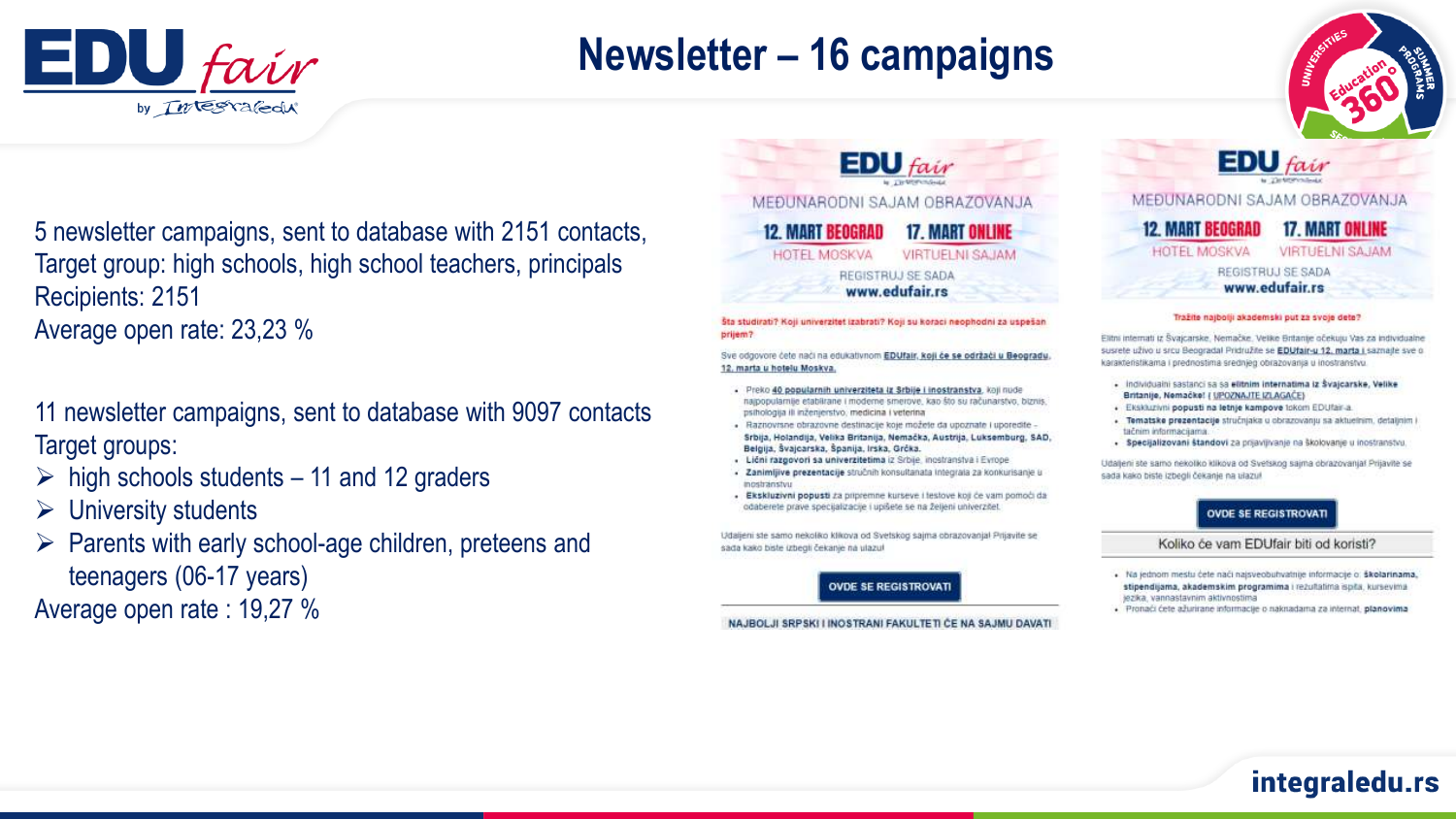

## **Social Media Campaign - Facebook and Instagram (17.02 – 17.03.2022)**



**8 campaigns – lead generation/ awareness, conversion, video thru play**

**21 ad sets, 47 ads – videos and video messages, static ads (incl. dynamic creative)** 

- **3 242 746 total** impressions
- **787 067** reach
- $\checkmark$  6 441 clicks

### **Campaigns Optimized for:**

- $\checkmark$  Link Clicks
- $\checkmark$  Conversions
- Video Views
- Landing Page views
- $\checkmark$  Leads
- Engagement
- Event responses

### **Type of adverts:**

- $\checkmark$  Video
- Lead subscription form
- Post
- $\checkmark$  Event
- $\checkmark$  Instagram posts and stories
- $\checkmark$  Facebook posts and stories
- Shared articles and advertorials

### **Targeting:**

- School Students **13 – 18**, m/w, Serbia
- University students **19-26**, m/w, Serbia
- $\checkmark$  Parents (30-55) with kids aged 8-17, m/w, **Serbia**

### **Coverage:**

 $\checkmark$  Over 60 dedicated posts, incl. videos in 2 Facebook pages, Instagram account including Facebook and Instagram Stories, reels

### Campaign



Results from 8 campaigns @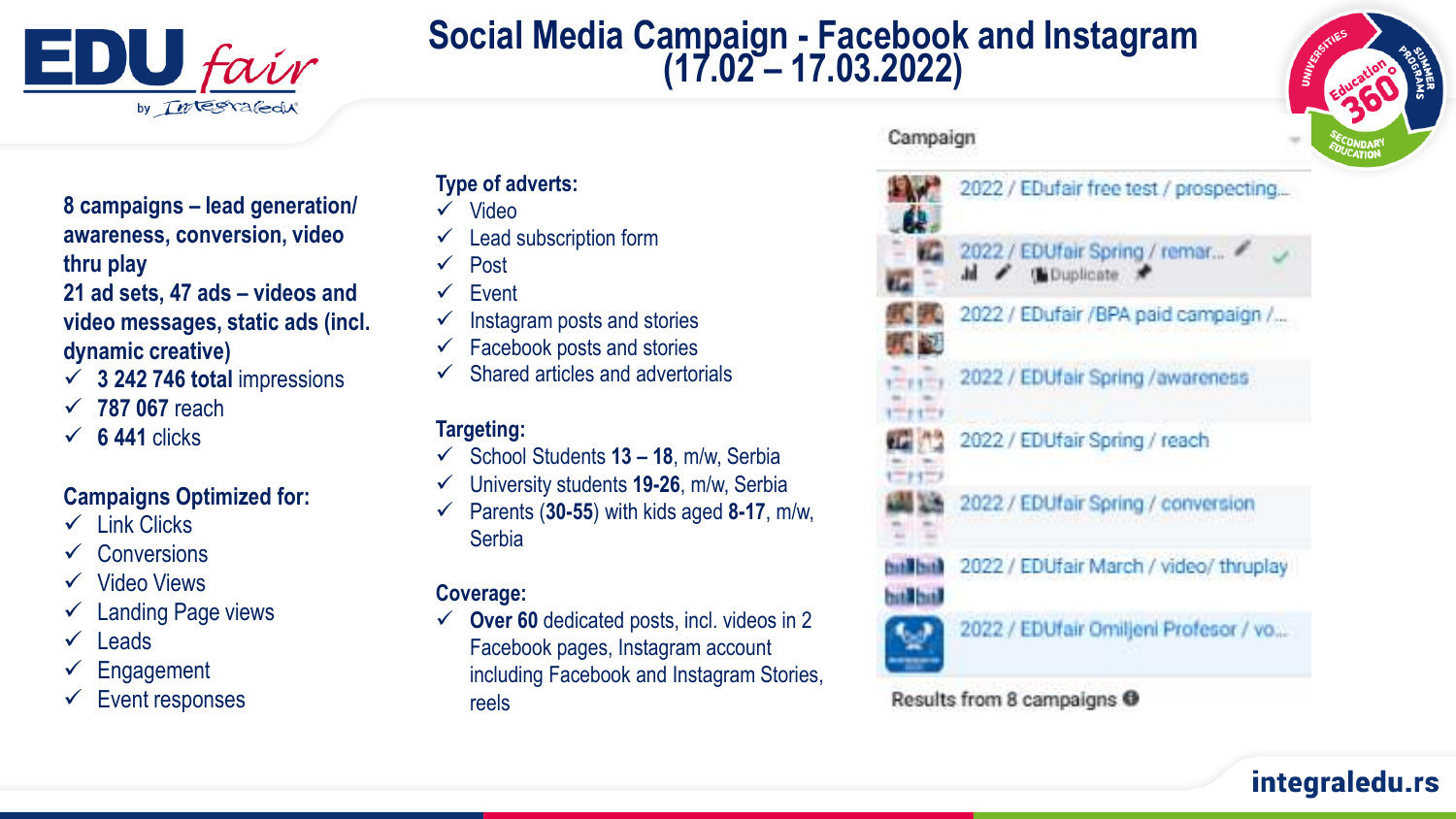

## **Social Media Campaign - Facebook and Instagram (30.09 – 30.10.2021)**













12. MART 2012<br>HOTEL MOSPIE

**CERAMO VAN** 







DORGANY, BESPLAYAN TEN



















12. am was



12. нев. мина



















17. IMMINUM





integraledu.rs





**12. im mm** 





z



*<b>B BANFRIC*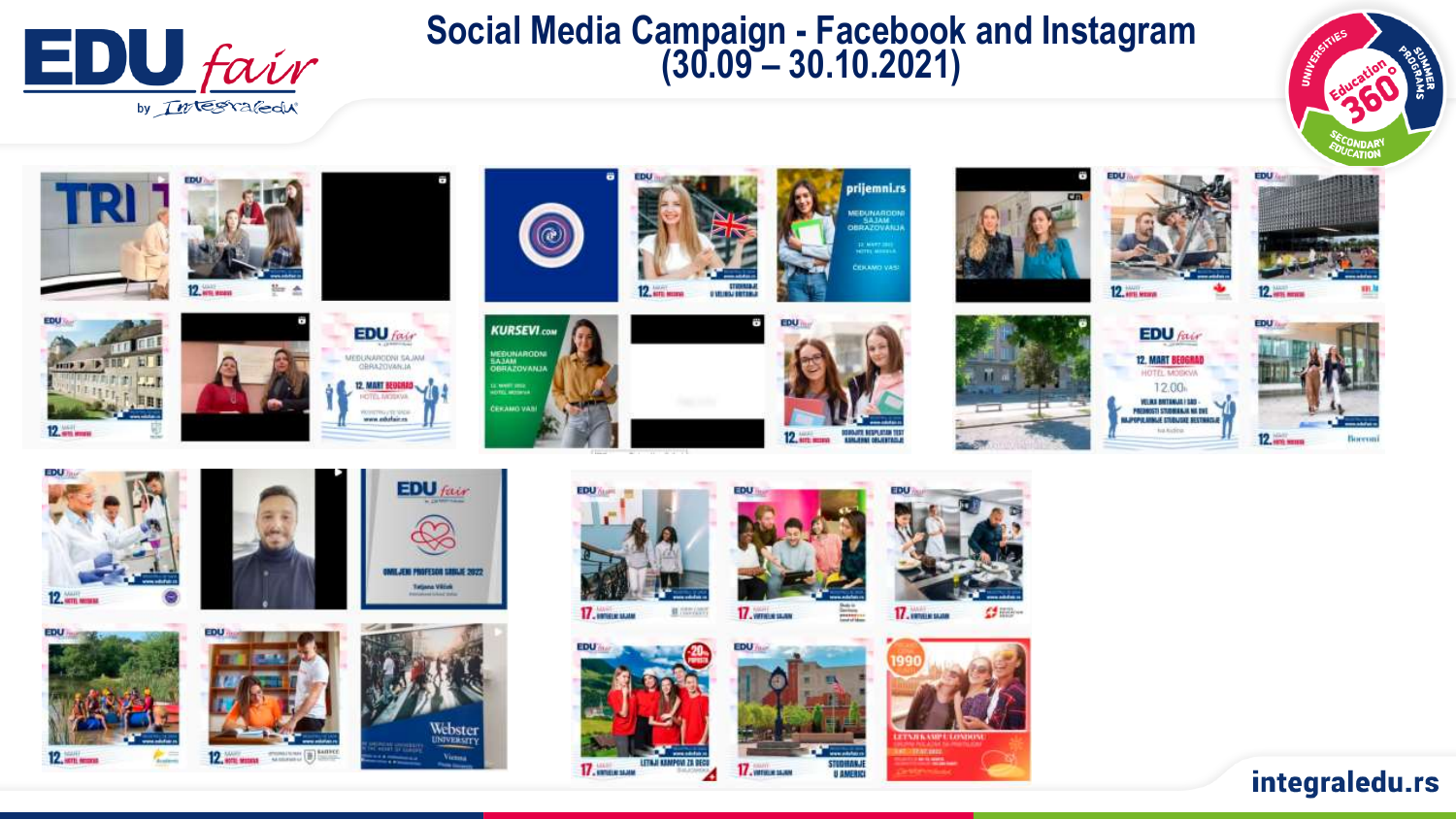

## **Google AdWords – Search and Display Network (17.02 – 17.03.2022)**

- **Google Search campaigns –** keywords related to higher education
- $\checkmark$  17 ad sets, over 170 variations of keywords, 34 responsive ad texts, incl. responsive display ads
- 3 790 clicks on ads
- 69 403 Impressions
- **Google display campaign,** incl. responsive ads ,optimized for reach and awareness/ targeting with placement ( big Serbian web portals)
- 5 sizes display banners, incl. placements in the biggest Serbian web portals
- 3 607 clicks on banners
- 3135 040 impressions on banners

### **YouTube promo campaign**

EDUfair video place in YouTube channels of famous Serbian bloggers, relevant for the target group

- 111 302 Impressions
- 12 718 Views

<https://www.youtube.com/watch?v=kHO5PuLB1Xk>

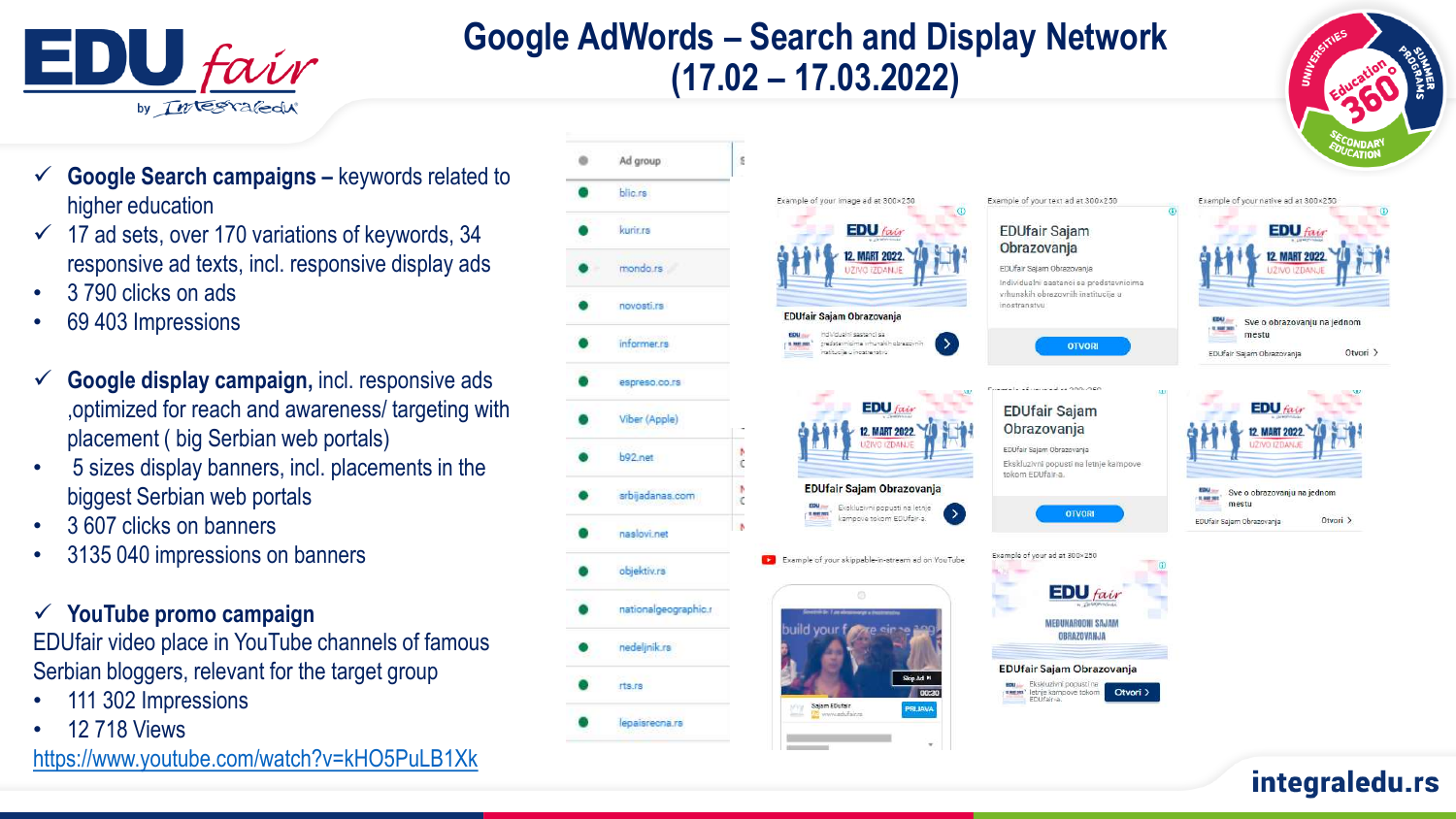

# **PR and press coverage**



| Media                                      | Publication                                                                                                                                                                   | <b>PUCATION</b>      |
|--------------------------------------------|-------------------------------------------------------------------------------------------------------------------------------------------------------------------------------|----------------------|
| TV N1 - Interview with the Best            |                                                                                                                                                                               |                      |
| Teacher                                    | Tri tačke: Tanja Nikolić Čičanović, Boris Šribar, Tatjana Vilček (n1info.com)                                                                                                 |                      |
| TV N1 - Interview with the Best<br>Teacher | (90) Tri tačke: Tanja Nikolić Čičanović, Boris Šribar, Tatjana Vilček - YouTube                                                                                               |                      |
| nedeljnik.rs                               | https://www.nedeljnik.rs/u-susret-sajmu-obrazovanja-edufair-daci-izabrali-najbolju-nastavnicu-srbije-zasto-je-tatjana-vilcek-nastavnica-buducnosti/                           |                      |
| nedeljnik.rs                               | https://www.nedeljnik.rs/zasto-je-tatjana-vilcek-nastavnica-buducnosti/                                                                                                       |                      |
| euronews.rs                                | Srednjoškolci izabrali najbolju nastavnicu Srbije: "Mnoge škole i dalje rade sa decom po modelu iz 19. veka" (euronews.rs)                                                    |                      |
| euronews.rs                                | https://www.euronews.rs/srbija/drustvo/39901/srednjoskolci-izabrali-najbolju-nastavnicu-srbije-mnoge-skole-i-dalje-rade-sa-decom-po-modelu-iz-19-veka/vest                    |                      |
| naslovi.net                                | Zašto je Tatjana Vilček "nastavnica budućnosti"? - Naslovi.net                                                                                                                |                      |
| srpskaekonomija.rs                         | https://srpskaekonomija.rs/vesti/10/1/Nastavnic/24644/Za%C5%A1to-je-Tatjana-Vil%C4%8Dek-nastavnica-budu%C4%87nosti                                                            |                      |
| nova.rs                                    | Podcast (nova.rs)                                                                                                                                                             |                      |
| blic.rs                                    | "MOBILNE TELEFONE I GEJMING UVESTI U NASTAVU" Tatjana je ponela titulu najbolje nastavnice u Srbiji: "Žao mi je što mnoge škole rade po modelu iz 19. veka"<br>(blic.rs)      |                      |
| naslovi.net                                | "Mobilne telefone i gejming uvesti u nastavu": Tatjana je ponela titulu najbolje nastavnice u Srbiji: "Žao mi je što mnoge škole rade po modelu iz 19. veka" -<br>Naslovi.net |                      |
| vesti.rs                                   | 'MOBILNE TELEFONE I GEJMING UVESTI U NASTAVU' Tatjana je ponela titulu najbolje nastavnice u Srbiji: 'Žao mi je što mnoge škole rade po modelu iz 19. veka'                   |                      |
| nova.rs                                    | Upoznajte najbolju nastavnicu Srbije: Predaje biznis i prati trendove (nova.rs)                                                                                               |                      |
| nova.rs                                    | (103) Kako se zaslužuje titula najbolje nastavnice Srbije? - YouTube                                                                                                          |                      |
| link Group                                 | https://www.link.co.rs/blog/izuzetan-uspeh-za-linkgroup-profesorka-international-schoola-dobitnica-priznanja-%E2%80%9Eomiljeni                                                |                      |
| time.rs                                    | "MOBILNE TELEFONE I GEJMING UVESTI U NASTAVU" Tatjana je ponela titulu najbolje nastavnice u Srbiji: "Žao mi je što mnoge škole rade po modelu iz 19. veka"<br>(time.rs)      |                      |
| startuj.com                                | https://startuj.com/vesti/U-susret-sajmu-obrazovanja-EduFair-daci-izabrali-Najbolju-nastavnicu-Srbije-6864                                                                    | <b>itegraledu.rs</b> |